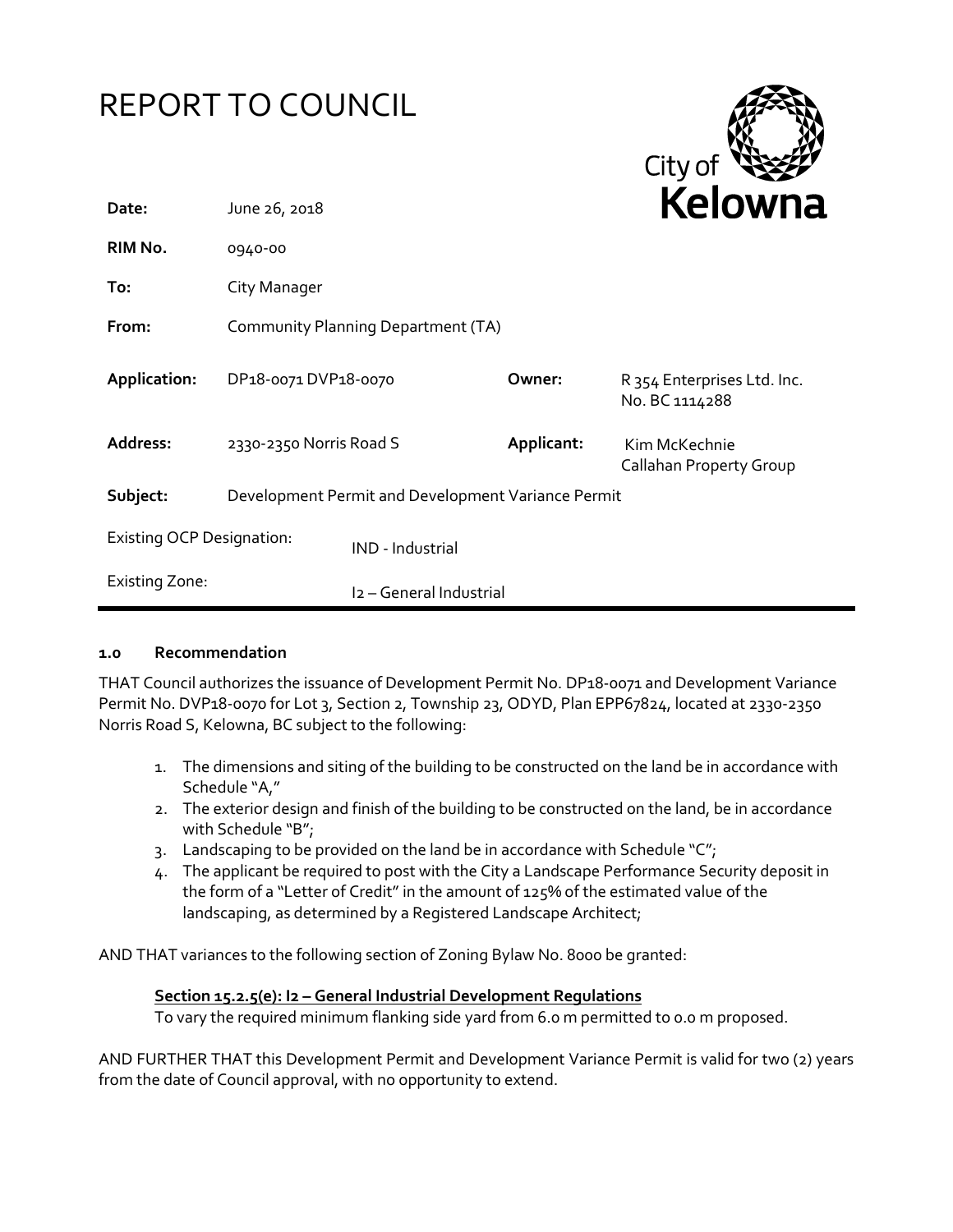#### **2.0 Purpose**

To consider a Development Permit for the form and character of an industrial building and to vary the minimum flanking side yard from 6.0 m permitted to 0.0 m proposed.

#### **3.0 Community Planning**

Community Planning Staff supports the Development Permit for the Form and Character of the proposed industrial buildings as it is in general accordance with OCP Design Guidelines for Industrial Use and the scale and siting is consistent with other recent buildings in the area. The building features a large footprint to attract large scale industrial tenants. The form and character of the proposed industrial building is suitable for an industrial park and the large scale of the buildings will be desirable to a variety of tenants. Consideration has been given to the façades on both Old Vernon Road and on Norris Road S to ensure appropriate signage, scale, and attractive design. The signage is a suitable scale and in an appropriate location on the facades of the buildings. Surface parking is provided in front of the building along Old Vernon Road with direct access to pedestrian scaled entrances. Minimum landscaping has been provided along both street frontages.

In order for the applicant to provide large scale facilities for the desired tenants, a variance is being requested to vary the minimum flanking street (Norris Rd S) setback from 6.0m required to 0.0m proposed. Flanking street setbacks are established in the Zoning Bylaw to provide adequate space for safe operations and maintenance of public roads including snow plowing and street sweeping. At conception of this industrial park, Norris Rd S was to remain a private road which would not require a flanking street setback, and envisioned character of the park was established under this condition. Therefore, several large buildings on this parcel received flanking setback variances to allow development under the original intention and vision of the industrial park comprehensively. Due to this unique situation, Staff are supportive of the requested variance as it is in keeping with the established street pattern along Norris Rd S.

#### **4.0 Proposal**

#### 4.1 Background

In 2017, Staff recommended support and Council approved a flanking street setback variance from 6.0m to 0.0m for the first two large buildings on this property. This is the third and final building on this parcel, and therefore no further variances will be required.

#### 4.2 Project Description

The proposed industrial building is 2,954 m<sup>2</sup>, or 31,797 square feet. It is single storey in height with an absolute height of 11.0m. The proposed use is 50% General Industrial and 50% Warehousing. The pedestrian scaled portions of the buildings are oriented facing Old Vernon Rd and Norris Rd S, while the north facing exterior features many large loading bays suitable for a variety of industrial tenants.

The proposed flanking side yard variance from 6.0 m to 0.0 m is in keeping with the established streetscape for Norris Road S that was originally envisioned at the time that the road was to remain private.

#### 4.3 Site Context

The property is located east of Highway 97 and north of Old Vernon Road in a predominantly industrial area. Old Vernon Road is a Comprehensive Development Permit Road.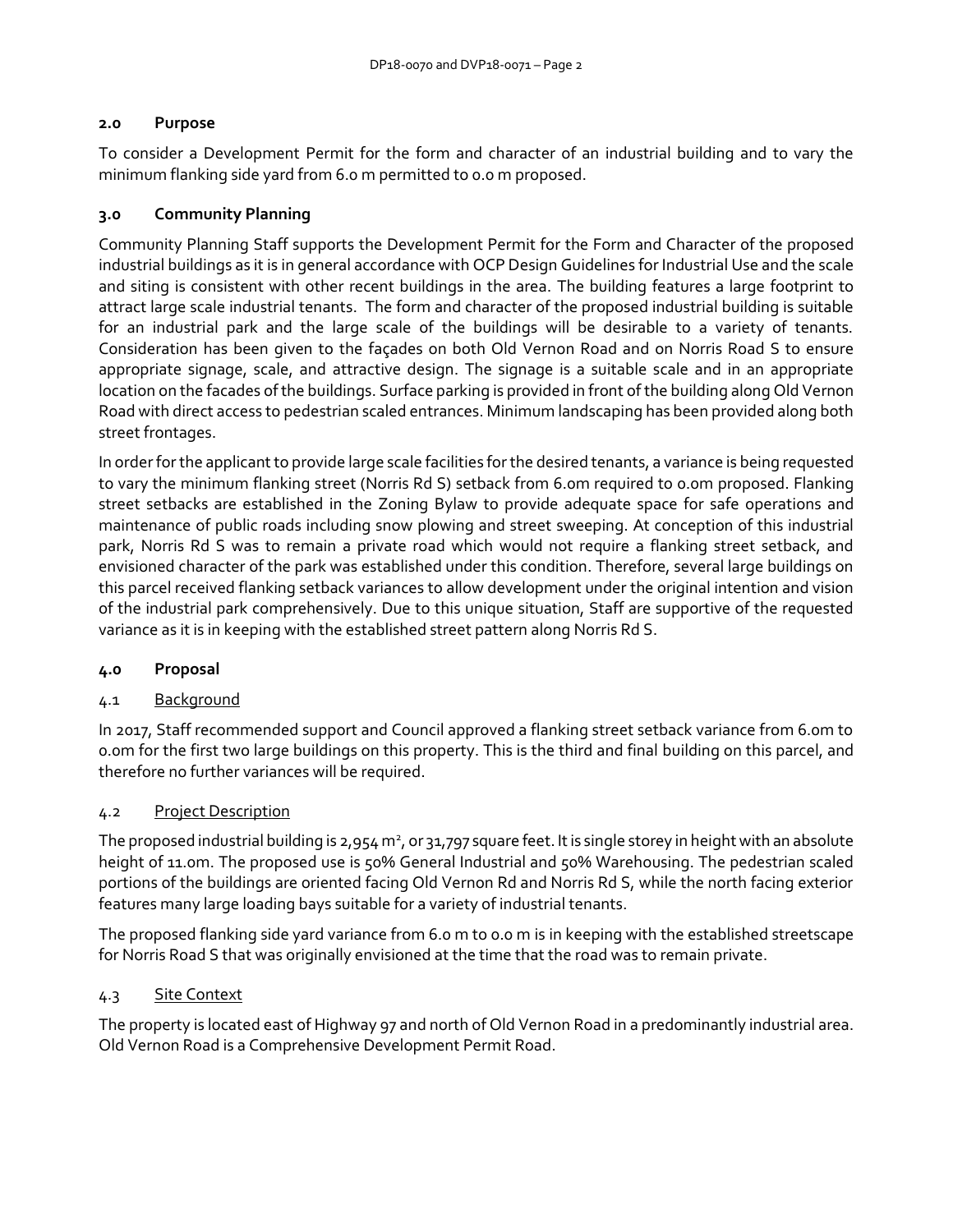

# **Subject Property Map:** 2330-2350 Norris Road

## **5.0 Current Development Policies**

5.1 Kelowna Official Community Plan (OCP)

### **Development Permit Guidelines**

#### *Comprehensive Development Permit Area*

Consideration has been given to the following guidelines as identified in Section 14.A. of the City of Kelowna Official Community Plan relating to Comprehensive Development Permit Areas:

| <b>COMPREHENSIVE DEVELOPMENT PERMIT AREA</b>                                                                 |  | NΟ | N/A |
|--------------------------------------------------------------------------------------------------------------|--|----|-----|
| <b>Authenticity and Regional Expression</b>                                                                  |  |    |     |
| Do landscaping and building form convey a character that is distinct to Kelowna<br>and the Central Okanagan? |  |    |     |
| Are materials in keeping with the character of the region?                                                   |  |    |     |
| Are colours used common in the region's natural landscape?                                                   |  |    |     |
| Does the design provide for a transition between the indoors and outdoors?                                   |  |    |     |
| Context                                                                                                      |  |    |     |
| Does the proposal maintain the established or envisioned architectural character<br>of the neighbourhood?    |  |    |     |
| Does interim development consider neighbouring properties designated for more<br>intensive development?      |  |    |     |
| Are façade treatments facing residential areas attractive and context sensitive?                             |  |    |     |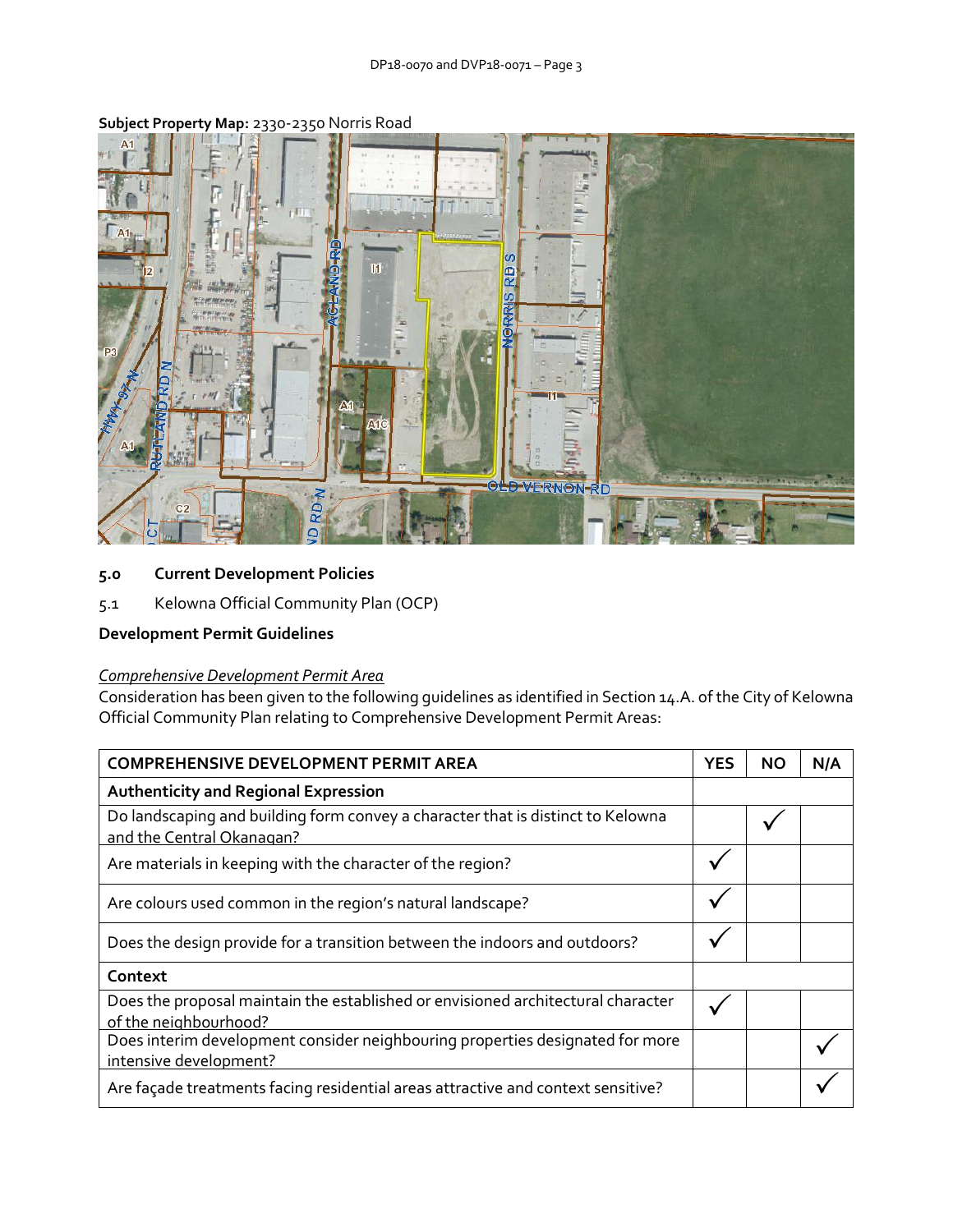| <b>COMPREHENSIVE DEVELOPMENT PERMIT AREA</b>                                                                                          |  | <b>NO</b> | N/A |
|---------------------------------------------------------------------------------------------------------------------------------------|--|-----------|-----|
| Are architectural elements aligned from one building to the next?                                                                     |  |           |     |
| For exterior changes, is the original character of the building respected and<br>enhanced?                                            |  |           |     |
| Is the design unique without visually dominating neighbouring buildings?                                                              |  |           |     |
| For developments with multiple buildings, is there a sense of architectural unity<br>and cohesiveness?                                |  |           |     |
| <b>Relationship to the Street</b>                                                                                                     |  |           |     |
| Do buildings create the desired streetscape rhythm?                                                                                   |  |           |     |
| Are parkade entrances located at grade?                                                                                               |  |           |     |
| For buildings with multiple street frontages, is equal emphasis given to each<br>frontage?                                            |  |           |     |
| <b>Massing and Height</b>                                                                                                             |  |           |     |
| Does the design mitigate the actual and perceived mass of buildings?                                                                  |  |           |     |
| Does the height consider shading and view impacts for neighbouring properties<br>and transition to less intensive areas?              |  |           |     |
| <b>Human Scale</b>                                                                                                                    |  |           |     |
| Are architectural elements scaled for pedestrians?                                                                                    |  |           |     |
| Are façades articulated with indentations and projections?                                                                            |  |           |     |
| Are top, middle and bottom building elements distinguished?                                                                           |  |           |     |
| Do proposed buildings have an identifiable base, middle and top?                                                                      |  |           |     |
| Are building facades designed with a balance of vertical and horizontal<br>proportions?                                               |  |           |     |
| Are horizontal glazed areas divided into vertically proportioned windows<br>separated by mullions or building structures?             |  |           |     |
| Does the design incorporate roof overhangs and the use of awnings, louvers,<br>canopies and other window screening techniques?        |  |           |     |
| Is the visual impact of enclosed elevator shafts reduced through architectural<br>treatments?                                         |  |           |     |
| <b>Exterior Elevations and Materials</b>                                                                                              |  |           |     |
| Are buildings finished with materials that are natural, local, durable and<br>appropriate to the character of the development?        |  |           |     |
| Are entrances visually prominent, accessible and recognizable?                                                                        |  |           |     |
| Are higher quality materials continued around building corners or edges that are<br>visible to the public?                            |  |           |     |
| Are a variety of materials used to create contrast, enhance the pedestrian<br>environment and reduce the apparent mass of a building? |  |           |     |
| Are elements other than colour used as the dominant feature of a building?                                                            |  |           |     |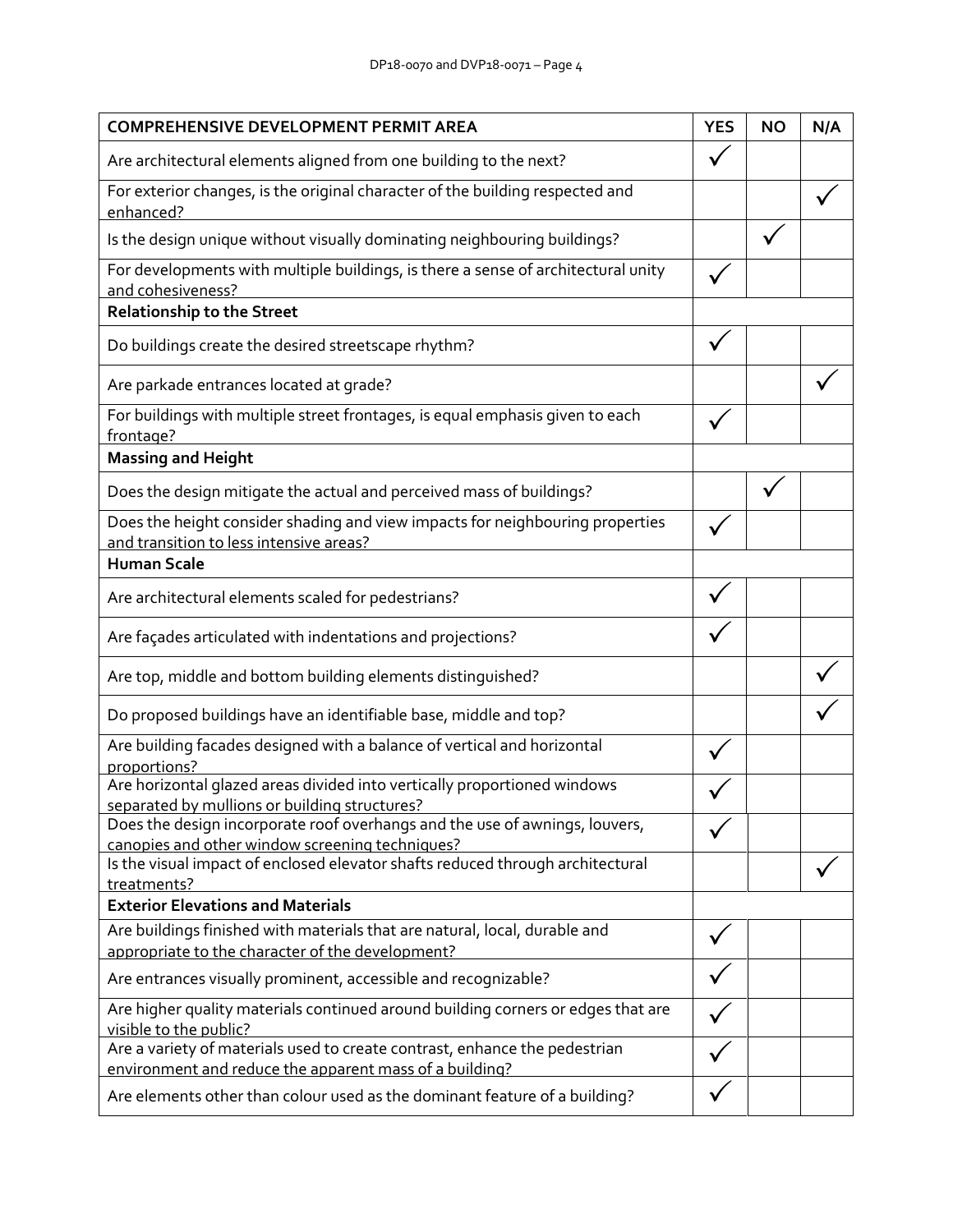| <b>COMPREHENSIVE DEVELOPMENT PERMIT AREA</b>                                                                                                                 |  | NΟ | N/A |
|--------------------------------------------------------------------------------------------------------------------------------------------------------------|--|----|-----|
| Amenities, Ancillary Services and Utilities                                                                                                                  |  |    |     |
| Are loading, garage, storage, utility and other ancillary services located away<br>from public view?                                                         |  |    |     |
| Are vents, mechanical rooms / equipment and elevator penthouses integrated<br>with the roof or screened with finishes compatible with the building's design? |  |    |     |
| Landscape Development and Irrigation Water Conservation                                                                                                      |  |    |     |
| Does landscaping:                                                                                                                                            |  |    |     |
| Compliment and soften the building's architectural features and mitigate<br>$\bullet$<br>undesirable elements?                                               |  |    |     |
| Maintain the dominant pattern of landscaping along the street and<br>$\bullet$<br>surrounding properties?                                                    |  |    |     |
| Enhance the pedestrian environment and the sense of personal safety?<br>٠                                                                                    |  |    |     |
| Screen parking areas, mechanical functions, and garbage and recycling<br>areas?                                                                              |  |    |     |
| Respect required sightlines from roadways and enhance public views?                                                                                          |  |    |     |
| Retain existing healthy mature trees and vegetation?                                                                                                         |  |    |     |
| Use native plants that are drought tolerant?                                                                                                                 |  |    |     |
| Define distinct private outdoor space for all ground-level dwellings?                                                                                        |  |    |     |
| Do any fences and retaining walls create visual interest and enhance the<br>pedestrian environment?                                                          |  |    |     |
| Do parking lots have one shade tree per four parking stalls?                                                                                                 |  |    |     |
| <b>Signs</b>                                                                                                                                                 |  |    |     |
| Do signs contribute to the overall quality and character of the development?                                                                                 |  |    |     |
| Is signage design consistent with the appearance and scale of the building?                                                                                  |  |    |     |
| Are signs located and scaled to be easily read by pedestrians?                                                                                               |  |    |     |
| For culturally significant buildings, is the signage inspired by historical influences?                                                                      |  |    |     |